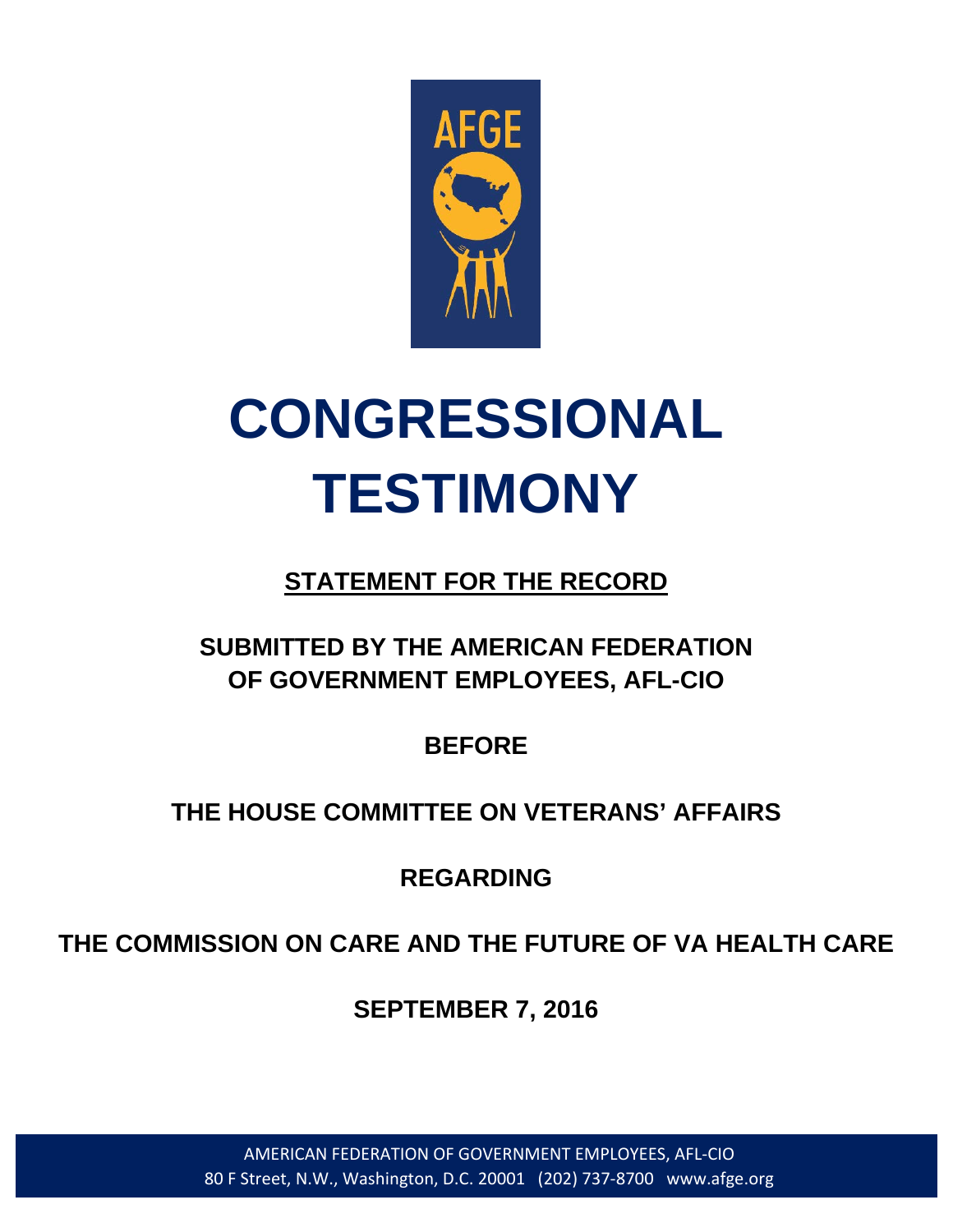Chairman Miller and Ranking Member Takano:

The American Federation of Government Employees, AFL-CIO and its National VA Council (AFGE) thank the Committee for the opportunity to share our views regarding the final recommendations of the Commission on Care. AFGE represents nearly 700,000 federal employees including more than 230,000 employees of the Department of Veterans Affairs (VA). Within the Veterans Health Administration (VHA), AFGE represents employees at nearly every medical center and is by far the largest representative of medical and mental health professionals and support personnel.

### *Overview*

Although the Commission did not formally adopt the controversial "strawman" proposal, the impact would be very similar. Both would dismantle our veterans' only specialized integrated health care system and incur unsustainable costs that will inevitably lead to lower quality care and fewer health care services for fewer veterans.

Both would also destroy veterans' true source of "community care": care provided within the Veterans Health Administration (VHA) that is closely coordinated with VA vet centers and Veterans Benefits Administration (VBA) benefits and employment services. The Commission's description of non-VA care as "community care" is a misnomer. Veterans strongly prefer to receive their care from the VA over the private sector according the Vet Voice Foundation poll and other recent polls.

The Commission recommendation (#15) to eliminate all civil service protections under Title 5 would increase retaliation against employees who report mismanagement and take veterans' preference rights away from thousands of veterans who choose VHA careers. The loss of senioritybased pay under the Commission's proposed new Title 38 personnel system would severely weaken the VA's ability to retain experienced providers. The proposed elimination of Title 5 due process protections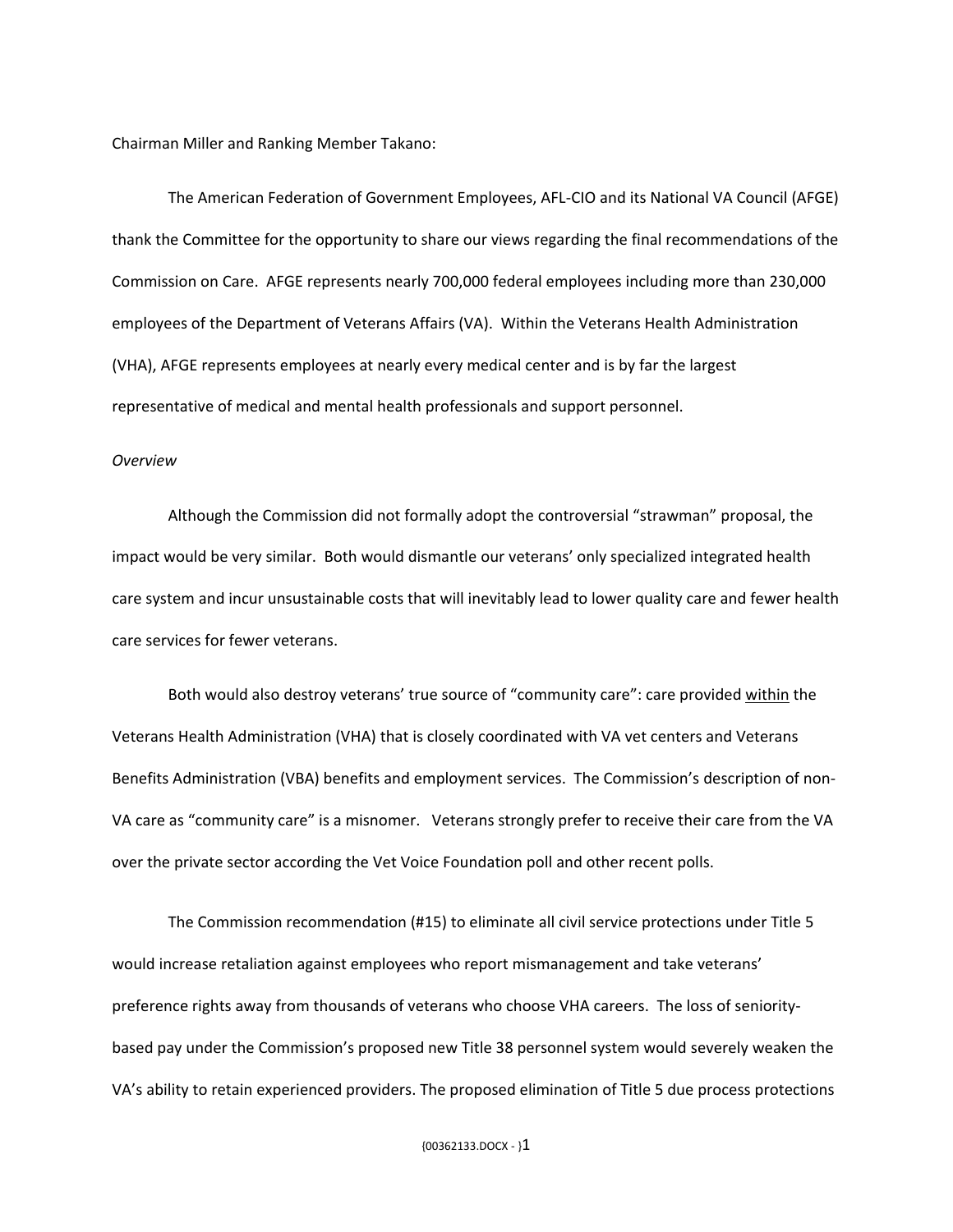and Merit Systems Protection Board appeal rights would allow managers to hire and promote based on favoritism and political affiliation instead of merit.

As the Committee contemplates the future of the VA health care system, AFGE also strongly urges the Committee to save our treasured health care system from "death by a thousand cuts." VA health care is already being dismantled "brick by brick" through the closures of many emergency rooms, intensive care units and other essential medical units. AFGE is also very concerned about the impact of VHA's overreliance on contractor-run outpatient clinics on quality of care, care coordination and costs and the secretive process for issuing and renewing these contracts. The most recent stealth attack on VHA is the imminent replacement of nearly all VHA compensation and pension (C&P) disability exams with contractors without any apparent analysis of its impact on veterans' disability ratings, access to integrated VHA care or costs.

*Recommendations #1 and #9:* AFGE vehemently opposes Commission recommendations that would result in a massive shift of VA care to the private sector through unrestricted access to non-VA primary and specialty care and the transfer of primary control over veterans' care from the Secretary to an unelected corporate-style board running a new VHA Care System. AFGE concurs with Commissioner Michael Blecker that these drastic changes would result in "the degradation or atrophy" of critical veterans' health services. VA would also lose the critical core capacity that has enabled it to be the nation's leading source of medical training and cutting edge research. Our nation would also lose the critical assistance that the VA provides through its "fourth mission" during national emergencies and natural disasters, from Hurricane Katrina to the Orlando mass shooting.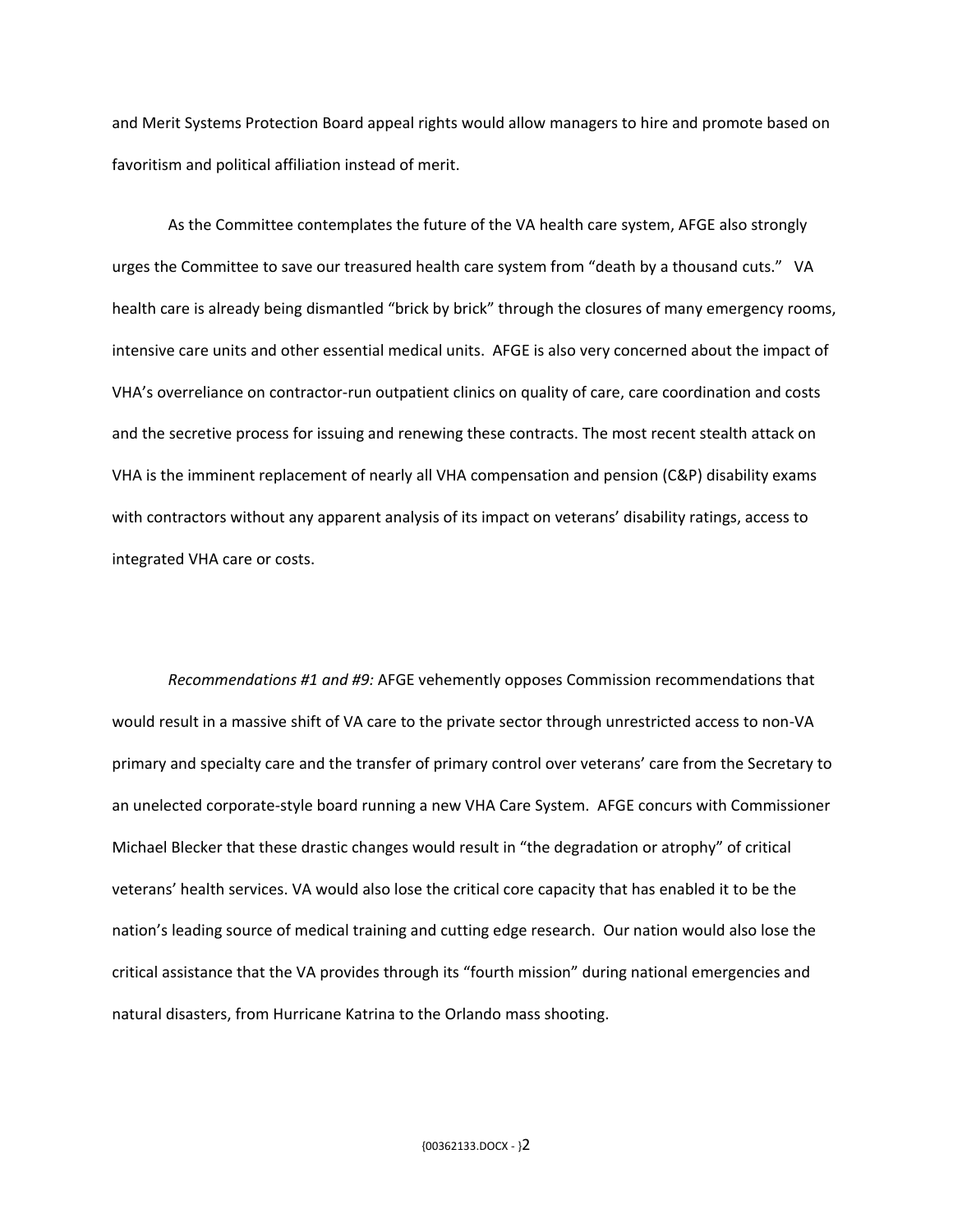VHA must remain the primary source of veterans' care, the exclusive provider of primary care and the exclusive care coordinator. VHA must retain control over the design and oversight of local, integrated care networks. AFGE fully supports the proposal for local integrated care networks developed by the Independent Budget veterans' service organizations and the similar proposal included in the VA's Plan to Consolidate Community Care.

Putting a private governance board at the helm would also vastly reduce the ability of Congress and veterans to hold wrongdoers accountable for mismanagement, corruption and patient harm. The Commission acknowledged that the board would not have to comply with the open government requirements of the Federal Advisory Committee Act and most likely would not be subject to the Freedom of Information Act.

*Recommendation #2:* The Commission's proposal to relieve the Secretary of the requirement under the Millennium Act to report annually to Congress on the number of beds closed the previous year constitutes another unjustified assault on accountability. AFGE agrees that current bed count data is inadequate but the solution is not less data. We have repeatedly sought Congressional oversight of "bed count gaming" where managers manipulate bed count data to hide the number of actual beds available to veterans. When beds are closed (primarily due to management's unwillingness to hire sufficient nurses), veterans are sent to non-VA hospitals that are less equipped to treat their unique conditions and often impose greater costs on veterans and taxpayers.

If the bed count reporting requirement is eliminated, thousands of veterans' beds will be lost forever, staff will be laid off, and smaller facilities may not survive. VA beds have also played a critical role in our national disaster response plan; during Hurricane Katrina, patients were moved to VA medical centers in Houston and other locations. Therefore, we urge the Committee to reject this recommendation and instead, conduct oversight of ways to improve bed count data collection with the input of veterans' groups and representatives of front line employees.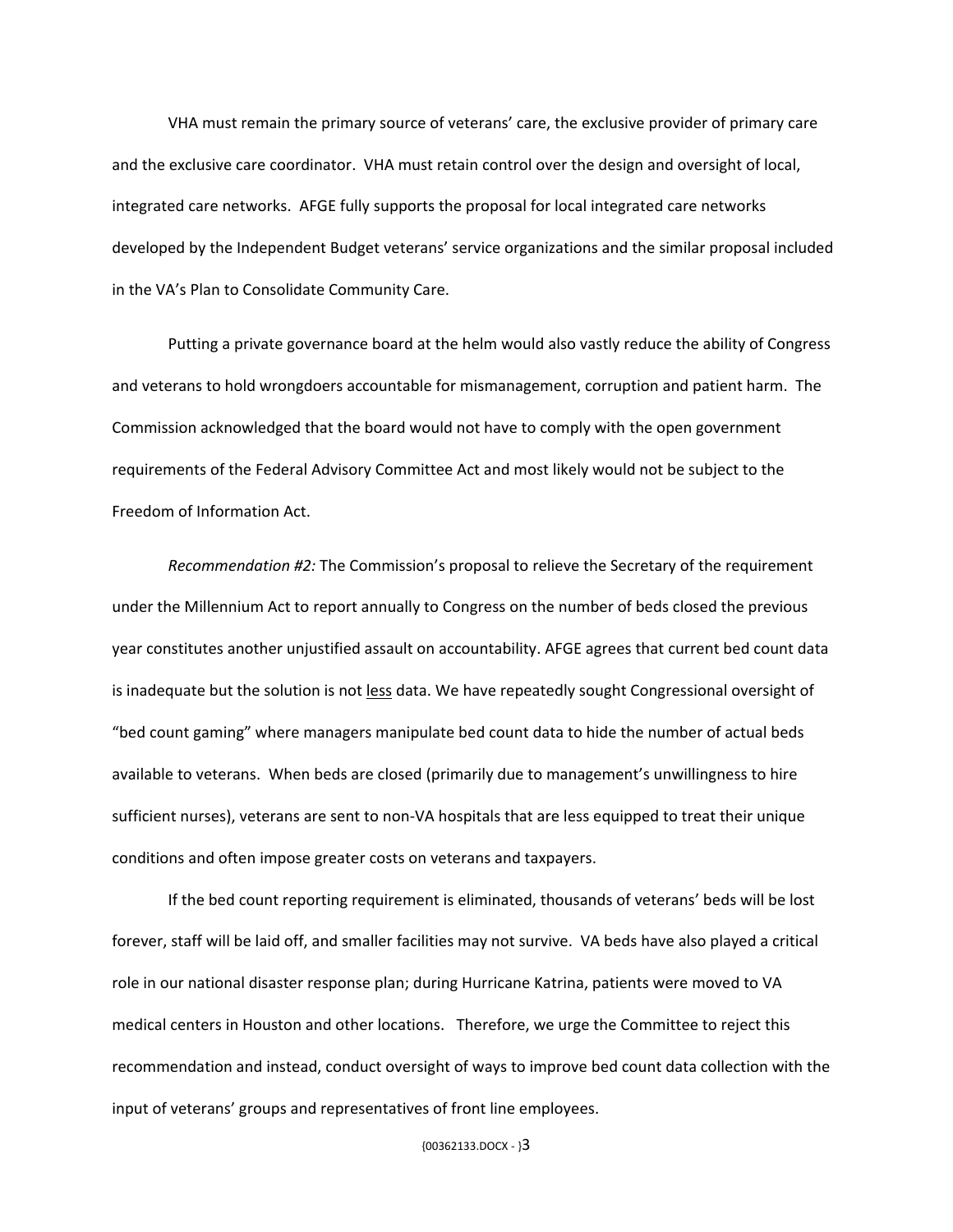*Recommendation #6:* AFGE strongly opposes the use of a BRAC-like process to address VHA's facility and capital asset needs. We are equally opposed to giving a governance board any role in determining VHA's infrastructure needs. It is likely that any board-run process would be plagued by the same self-interest that impaired the decision making process of a Commission filled with health care executives.

AFGE concurs with the Independent Budget veterans service organizations that a far more urgent need is to address current infrastructure gaps that threaten safety and interfere with care delivery. Clearly, a BRAC is not the answer. The RAND Corporation recently reported that through at least 2019, demand for veterans 'health care services is likely to exceed supply.

*Recommendation #15:* In its report, the Commission portrays civil service protections afforded to Title 5 employees as the enemy of innovation and quality improvement (*"*a relic of a bygone era", "an island disconnected from the larger talent market for knowledge-based professional and administrative occupations that are mission-critical"). The Commission then reveals its true agenda for eliminating Title 5 rights: it wants to make it easier to fire employees it doesn't like and hire through cronyism.

What the report does not tell us is that the Department of Defense federal agencies operate health care systems effectively with Title 5 workforces that have full due process and collective bargaining rights that they use to speak up against mismanagement and negotiate with management over working conditions to the benefit of their patients.

This recommendation would eliminate all Title 5 rights currently afforded to the majority of VHA employees. These include full Title 5 employees, most of whom are service-connected disabled veterans (e.g. police, housekeepers, food service workers) and Hybrid Title 38 employee (e.g. Medical Support Assistants, nursing assistants, pharmacists, psychologists and social workers). Both groups would lose their right to third party review of removals and demotions by the Merit System Protection Board.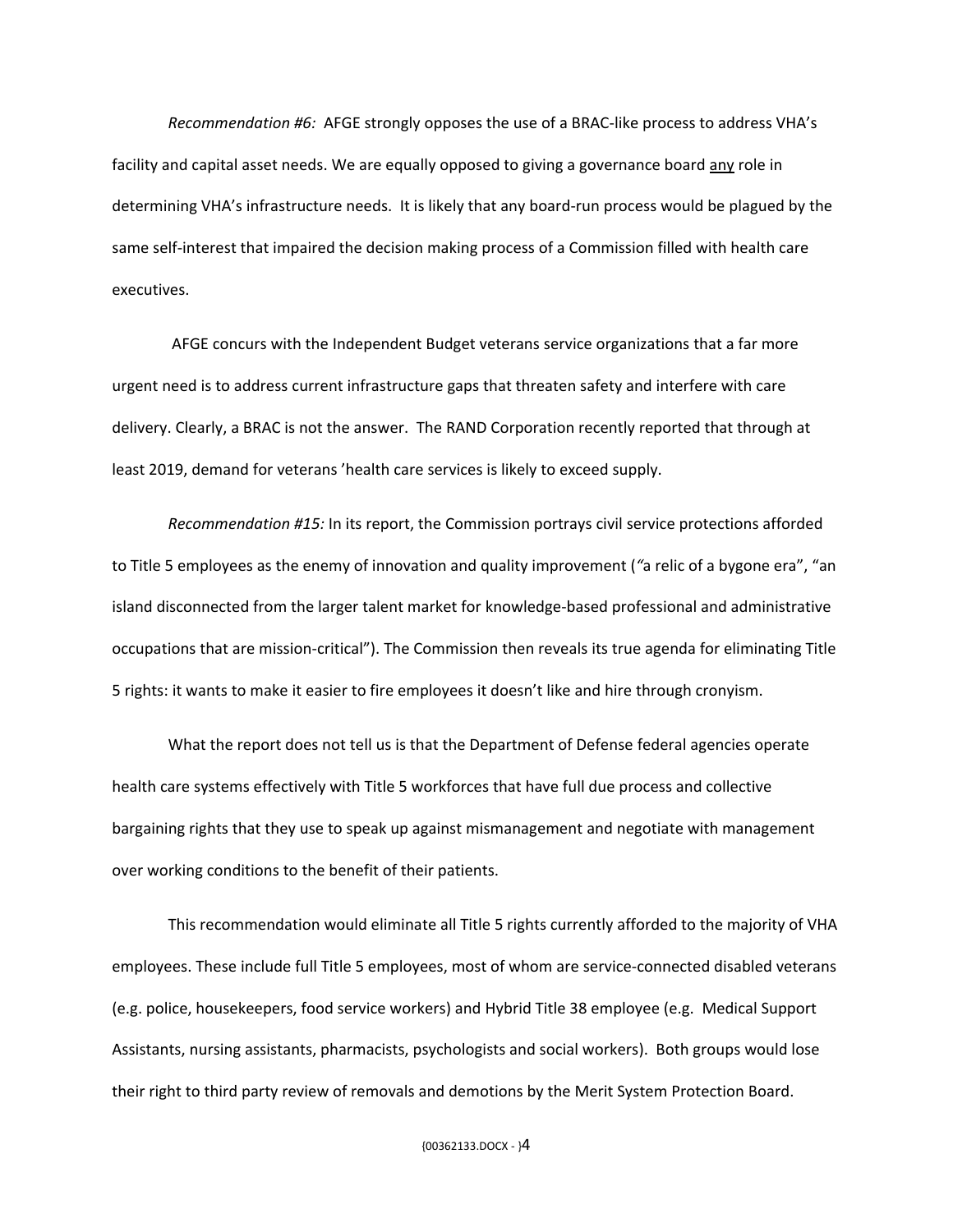Both groups would also lose most of their collective bargaining rights that allow them negotiate over working conditions such as scheduling, assignments and training.

Veterans who choose to work in VA health care after saving lives on the battlefield would also be greatly harmed by this Commission recommendation. Federal case law has made it clear that employees appointed under Title 38 (Hybrids and full Title 38 employees) are not covered by the Veterans Employment Opportunities Act (VEOA) and therefore lack veterans preference protections against being passed over for a non-veteran in hiring. AFGE concurs with the Independent Budget recommendation that Congress should enact legislation to extend the VEOA to all VHA employees.

The proposed new Title 38 personnel system would ignore seniority when setting pay, at a time when VHA is facing low morale and increased attrition among providers with valuable experience because many new hires are being paid more than their senior counterparts.

#### *Other recommendations*

AFGE generally supports recommendations #3 (appealing clinical decisions), #5 (health care disparities), #14 (diversity and cultural competence), #16 (human capital management) and #17 (eligibility for those with other-than-honorable discharges).

AFGE supports modernized information technology (IT) (#7) but urges Congress to mandate greater involvement of front-line employees using new IT systems to ensure successful implementation.

AFGE does not take a position on recommendation #4 (VHA transformation) because further investigation of the cost-effectiveness and lack of transparency of the Veterans Engineering Resource Centers is needed. We also take no position on #8 (supply chain) or #12 (VISNs) at this time.

We object to #10 (leadership) if it involves a governance board. AFGE also opposes #11 (leadership succession) because direct hire authority will increase cronyism and discrimination against